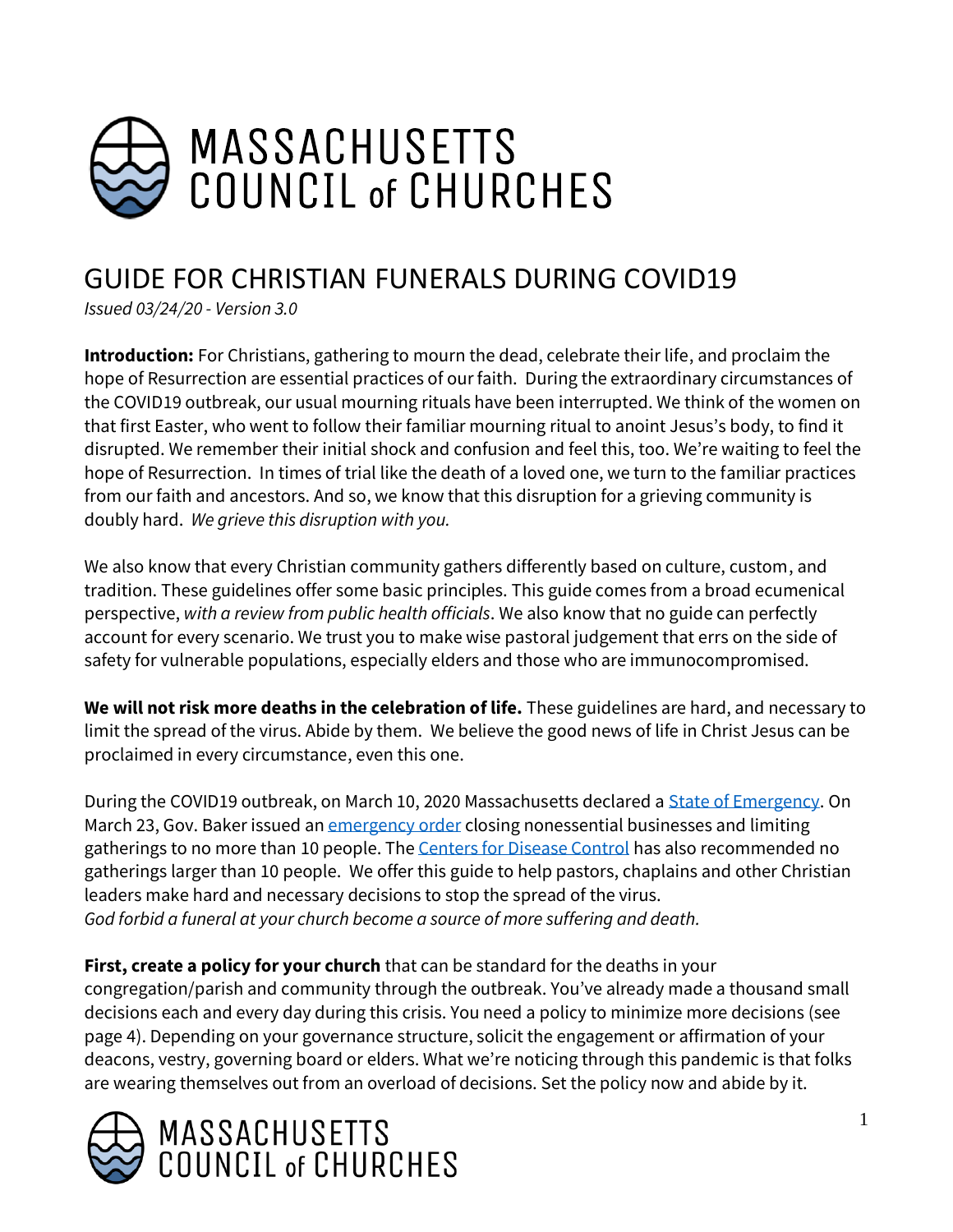## **Pastoral Concerns after a Death:**

- 1. **Begin funeral planning remotely.** While our best and most familiar pastoral work often happens in person, this pandemic calls for us to physically distance to flatten the curve. This feels counter to everything we know as Christians, as Jesus draws close to those who suffer. Name explicitly these extraordinary circumstances, and how you would wish to be physically present, but out of care for their lives, you will be doing the funeral planning remotely. This is unbearably hard. Keep your pastoral care and planning to phone, email, and video.
- 2. **Acknowledge the pain.** the family and friends of the deceased may likely be upset by this death and as the awareness sets in, they may be doubly upset by the prospect of a funeral that is not as they imagined it. Acknowledge their pain, expectations and disappointment. When appropriate, share your church's guidelines.
- 3. **Appeal to external authorities.** If there is resistance to the modified rituals and timeline, appeal to the external authorities of state and federal guidelines in addition to this guide and the policy from your church. Following the policy is an act of compassion and an affirmation of life for the living. We put these policies in place to keep other people alive.
- 4. **Presume we're all doing the best that we can.** Be gracious with yourself and others. Operate with the presumption that everyone is doing the best that they can, and so extend extra grace. This is really, really hard. Folks are taxed emotionally and financially. As best you can, let as much as you can go. This is not business as usual, and so we're all going to have to be flexible. Invite the family into this flexibility, even in their grief.
- 5. **Delaying some rituals.** There's a tree that grows in New England called a "Service Berry" folklore says, because it didn't bloom until the ground had thawed enough till you could bury a body and have a service. In this place, we have always delayed some rituals. Cremation is one such way to delay some Christian practices for some communities. Another possibility is a family funeral or graveside service now, and possibly larger memorial service later. And, we may end up in a situation where the number and frequency of deaths exceeds pastoral capacity. You could say, "We can have a conversation after June 1 (or some later date) about when to have a later memorial service."
- **6. Find ways to "stay connected in this time of uncertainty, to one another, and to the One who is our source and strength."** Gather the physical address of the immediate family members when you meet. Are there members of your congregations who can be drafted into service in card writing? Can there be a calendar of people who can call the family on designated days? A video conference call "wake" for a time of remembrances and storytelling? Can you print extra copies of a bulletin to send to family members who cannot gather in person? Can you post a copy of the program online? Can these tasks be delegated out to other members of the community as you do the work of caring for the grieving family in new and different ways?
- **7. Overcommunicate:** In your newsletters to the congregation, in your homily at a graveside service, in the emails to the family, repeat and reiterate how hard and complicated this is.

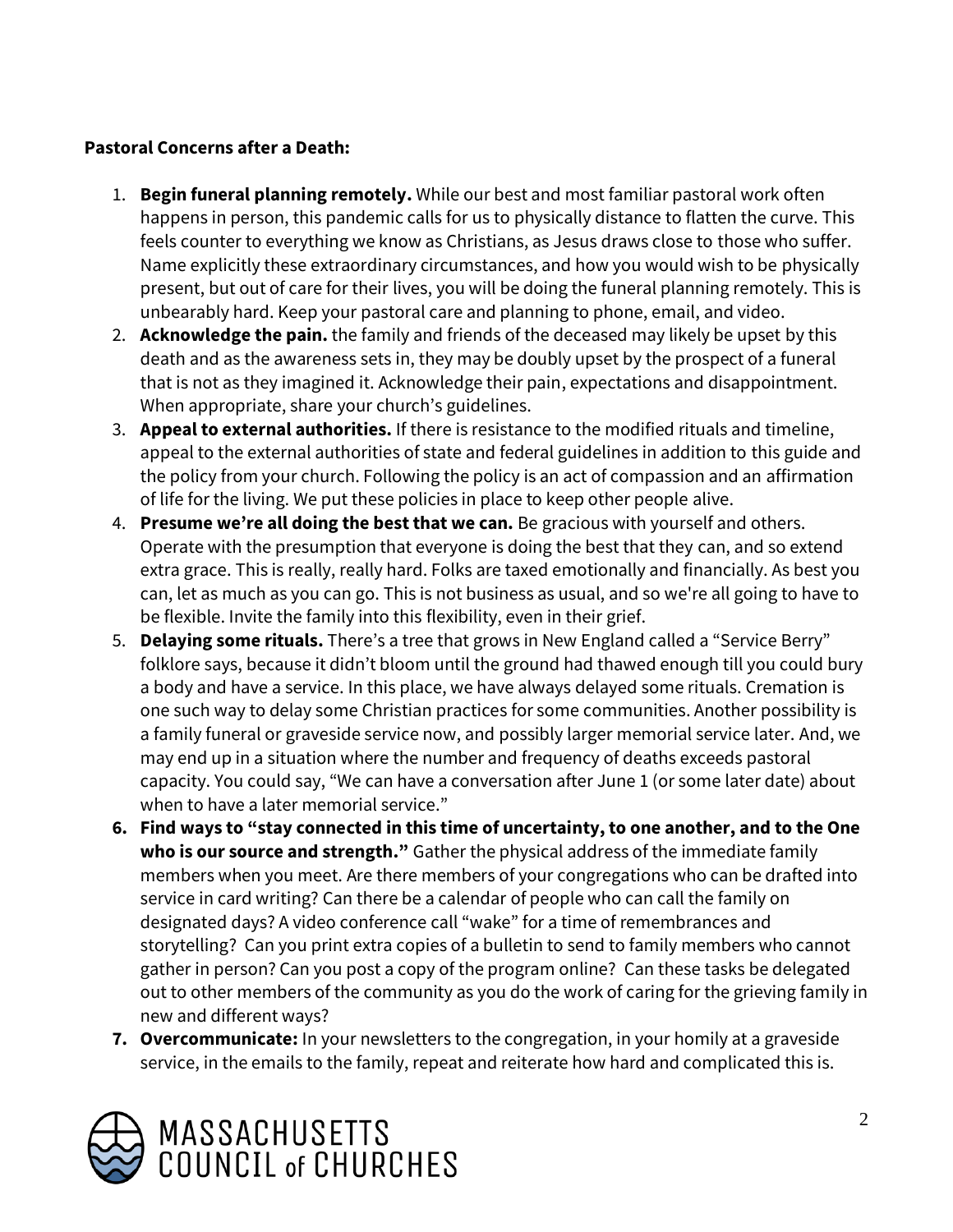## **Logistical Concerns for a Funeral during COVID19:**

- **1. As always, be in regular contact with your local funeral home.** Your local funeral home will also have new guidelines from the State and [Massachusetts Funeral Directors Association](https://www.massfda.org/) that guide their work. Collaborate and know both or your limits. Be clear and upfront about expenses, including your time. As best you can, care for the funeral home staff.
- **2. Make a list of the 10 people who will attend the funeral service or graveside.** With the family, make a list of who they would like to have physically present, naming only those who are well enough to attend. Acknowledge the pain of this work and affirm the act of compassion it is to self-limit. Encourage social distancing as much as possible here too. Members of the same household can be close as they presumably already are at home, but a relative visiting from out of town might be encouraged to keep her distance for her safety and that of others. The same applies to church volunteers, members of the clergy, etc. Suggest ways above (#6 ) to connect more broadly.
- **3. Communicate clear guidelines to your church and community:** This is unbelievably hard, but you need to overcommunicate to your congregation that they may not attend any part of the funeral. Share with the family and your church that they must resist the urge to gather unasked either outside the funeral home, outside the church, or at the graveside. It's important to safeguard the health of others by preventing interactions as much as possible. Similarly, discourage members of the community from visiting grieving family members in person as a stream of one-on-one visits to the house is nearly as risky as a large group gathering of the same total number. There's nothing special that makes 10 people safe and 11 dangerous, it's about contacting as few people as possible during this outbreak.
- **4. If possible, set up a live-stream of funeral.** Ask if this is desired. Could you set up a private link or offer an option that is password protected? Who else in your community can be in charge of this work so you can be attending to the needs of the gathered community?
- **5. Limit the variables.** Dear pastor, heaven forbid we get into a situation with catastrophic numbers of deaths. We need you alive and pastorally attentive. If you wear yourself out, you will get sick. You cannot do every single thing for every single funeral. Pastoral compassion can also run into compassion fatigue. Please limit the number of variables. Do you really have enough volunteers to hold a wake and a funeral? This may mean saying to a family, "I am so very sorry. We cannot do this at this time." Knowing that we are finite and limited is an acknowledgement that we are not God.
- 6. **Learn new gestures to minimize your physical contact:** Keep your Bible/prayer book/iPad in your hands at all times. Tell the family in advance that for your safety and theirs you will minimize physical contact. This will feel painful and strange. Put out hand sanitizer and individual tissues. Wash your hands again and again. One of the reasons to not have a large gathering is that it is so hard to limit physical contact when we are grieving. We do not want to be the pastors policing the hugging and weeping of the mourners.
- 7. **Follow established protocols for cleaning the Church:** You know this, but pews, handrails, communion rail, etc. Anywhere where anyone has been must be cleaned.

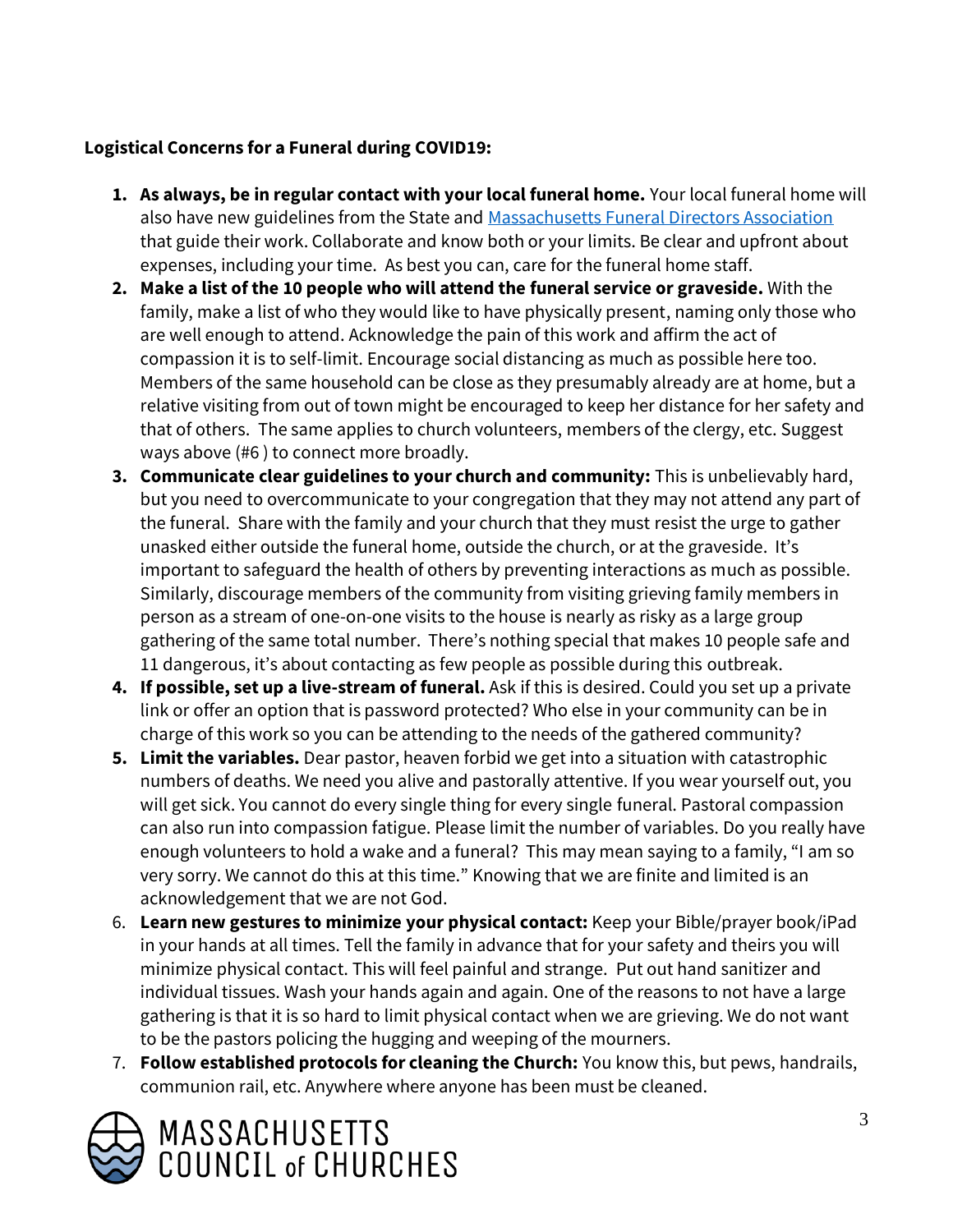## **Considerations for someone who has died from COVID19:**

You know this, but do not shame nor condemn those who have died from COVID19.

The CDC has questions and answers for someone who has died from COVID 19 [here.](https://www.cdc.gov/coronavirus/2019-ncov/faq.html?fbclid=IwAR1qMO1Hdslqt8lOSAYas4-z0Cbc5BA-K4uT-nn_Z6w3YYbRnPERpGBiqS4#funerals) There are currently no known risks of attending a funeral of someone who has died from COVID19, and we do not know all of the ways the disease spreads. Curren[t CDC recommendations state](https://www.cdc.gov/coronavirus/2019-ncov/faq.html?fbclid=IwAR1qMO1Hdslqt8lOSAYas4-z0Cbc5BA-K4uT-nn_Z6w3YYbRnPERpGBiqS4#funerals) "People should consider not touching the body of someone who has died of COVID-19. Older people and people of all ages with severe underlying health conditions are at higher risk of developing serious COVID-19 illness. There may be less of a chance of the virus spreading from certain types of touching, such as holding the hand or hugging after the body has been prepared for viewing." CDC has additional recommendations for particular religious practices around shrouding, wrapping, and washing the body.

## **Sample Funeral Policy for \_\_\_\_\_\_\_\_\_\_\_\_\_\_\_\_\_\_Church during COVID19:**

For Christians, gathering to mourn the dead, celebrate their life and proclaim the hope of Resurrection are essential practices of our faith. During the extraordinary circumstances of the COVID19 outbreak, our usual mourning rituals have been interrupted. We think of those women on that first Easter, who went to follow their familiar mourning ritual to anoint Jesus's body, to find it disrupted. We remember their initial shock and confusion and feel it too. We're waiting to feel the hope of resurrection. In times of trial like the death of a loved one, we turn to the familiar practices and rituals of our faith and ancestors. And so we know that this disruption for a grieving community is doubly hard. We grieve this disruption with you.

During the COVID19 outbreak, on March 10, 2020 Massachusetts Governor Charlie Baker declared a [State of Emergency](https://www.mass.gov/info-details/covid-19-state-of-emergency) and then limited gatherings to no more than 10 people. Th[e Centers for Disease](https://www.whitehouse.gov/wp-content/uploads/2020/03/03.16.20_coronavirus-guidance_8.5x11_315PM.pdf)  [Control](https://www.whitehouse.gov/wp-content/uploads/2020/03/03.16.20_coronavirus-guidance_8.5x11_315PM.pdf) has recommended no gatherings larger than 10 people.

Until the State of Emergency is lifted for Massachusetts, we will be limited in our funeral practices in the following ways:

### **Viewing/Wake:**

[We advised *against* having a wake or a viewing during this pandemic. The potential for large gatherings and contact is too high. Churches would need many volunteers/ushers to do impossible work of policing the casket, forbidding touching of the casket, preventing hugging of the family, limiting access of ten at a time into the church, lining up outside with appropriate distancing, restringing seating in the church, cleaning of the church. The logistical and safety considerations are too great. We advise *against* an in person wake or viewing during the outbreak].

a) We are not able to accommodate a wake at this time.